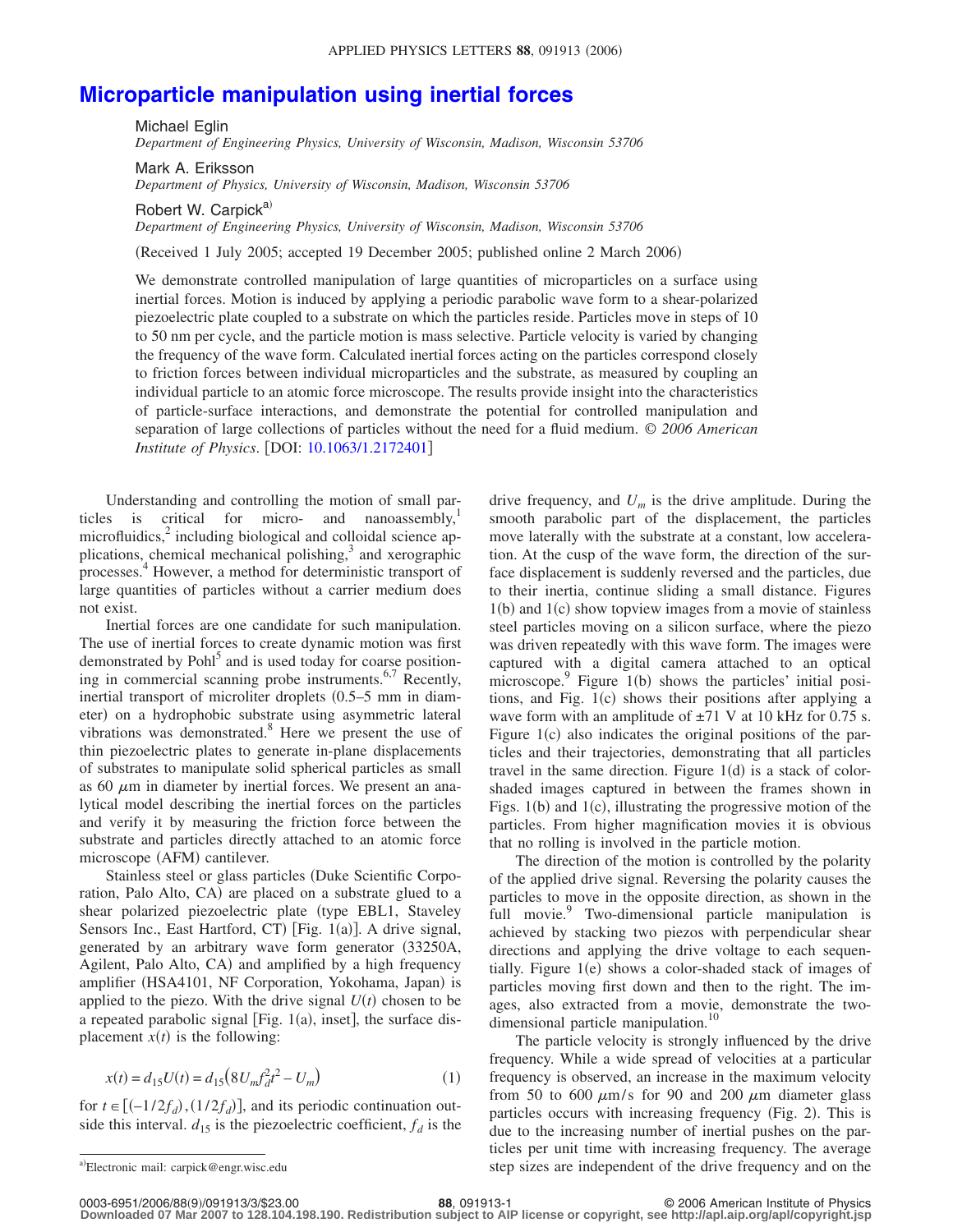

FIG. 1. (Color online) One- and two-dimensional transport of stainless steel particles. (a) Experimental setup: a shear polarized piezoelectric plate is mounted on a steel sample holder. A thin substrate is glued onto the top electrode of the piezo, and particles are placed on it. A periodic parabolic wave form (left inset) is applied to the piezo. The inset on the right shows the forces (inertial  $F_i$  and frictional  $F_f$ ) acting on a particle when the substrate undergoes acceleration  $a$ . (b) $-(e)$  Images taken from movies illustrating the one- and two-dimensional particle motion. For details see text.

order of 10–50 nm per step, which indicates that sliding occurs only during the turnaround of the signal, as expected for the inertial mechanism. The spread in velocities and the fact that some particles remain stuck to the surface after the actuation begins is most likely due to surface imperfection of the particles and the substrate. At frequencies above a certain threshold (12 and 14 kHz for the 200 and 90  $\mu$ m particles, respectively), the particle velocities are reduced. At these frequencies, the inertial forces during the smooth parabolic part of the wave form exceed the particle-substrate friction force. This creates motion in the direction opposite that intended, decreasing the mean particle velocity. If the drive frequency is increased further, random motion of the particles occurs.

The actual surface displacement of the silicon substrate and the particle-substrate friction force is measured with glass particles attached to AFM cantilevers (so-called colloidal probes<sup>11</sup>). 70  $\mu$ m glass particles are glued to commercial AFM cantilevers with an UV curable epoxy resin (NOA61, Norland Products, NJ) using a home-built micromanipulation stage. The cantilever spring constants are calibrated in normal and torsional mode with the added mass method. $12,13$ The surface displacement during actuation of the piezo is measured by bringing the colloidal probe into contact with the substrate with its long axis perpendicular to the shear direction of the piezo. A drive voltage small enough to prevent slip of the particle is applied to the piezo and the surface displacement is calculated from the lateral deflection signal



FIG. 2. (Color online) Velocity of glass particles. The velocity of glass particles ( $\bullet$  200  $\mu$ m,  $\blacktriangle$  90  $\mu$ m) is shown as a function of the drive frequency on a silicon surface with a parabolic wave form (amplitude of  $\pm$ 71 V). The maximum and minimum velocity of the particles increases with increasing frequency. The lines are added as a guide for the eye.

of the AFM. During these experiments, scanning of the AFM scanning piezo itself is turned off. Figure 3 shows the drive voltage (a), the surface displacement (b), and the surface acceleration (c) (calculated from (b) after smoothing the data with a running average). The maximum displacement occurs at time  $t_1$  [Fig. 3(a)], approximately 10  $\mu$ s after the maximum in the drive signal. There is also a broadening of the peak to a width  $\Delta t$  and thus a reduction of the maximum acceleration. These effects are due to hysteresis which is inherent to piezoelectric materials, and this limits the inertial force that can be applied.

The inertial force  $F_i$  on the particle at the cusp is calculated by  $F_i = ma$  with *m* being the particle mass and *a* the surface acceleration. If we model the acceleration as constant during the time period  $\Delta t$  at the peak of the displacement [Fig. 3(b)], it can be approximated by  $a = \Delta \nu / \Delta t$ .  $\Delta t$  is measured from Fig. 3(b) and found to be 15  $\mu$ s for all drive frequencies and amplitudes used in our experiments. The change in surface velocity is estimated by  $\Delta \nu = \nu_1 - \nu_2$ , with  $\nu_1$  and  $\nu_2$  the velocities at the beginning and end of the time period  $\Delta t$  [Fig. 3(b)]. The velocities are calculated from Eq. (1). The inertial force acting on a particle with diameter *D* and density  $\rho$  is

$$
F_i = m \frac{\nu_1 - \nu_2}{\Delta t} = \frac{8f_d d_{15} U_m D^3 \pi \rho}{3\Delta t}.
$$
 (2)

To estimate the inertial forces necessary to move particles placed on a substrate, we slowly increase the drive amplitude, and observe the amplitude at which the particles start to move. In three independent experiments with 70  $\mu$ m glass particles, with a parabolic drive of 12 kHz, the first particle motion is observed at  $19±6$  V, which according to Eq. (2) equals  $54 \pm 17$  nN. At full drive amplitude (71 V, or 200 nN)  $80\% \pm 7\%$  of all particles are observed to move.

These forces are compared to friction forces measured for individual particles with the colloidal probe AFM.<sup>14</sup> Friction is measured from the first moment of contact between the particle and the surface (Fig. 4), with only a small normal **Downloaded 07 Mar 2007 to 128.104.198.190. Redistribution subject to AIP license or copyright, see http://apl.aip.org/apl/copyright.jsp**